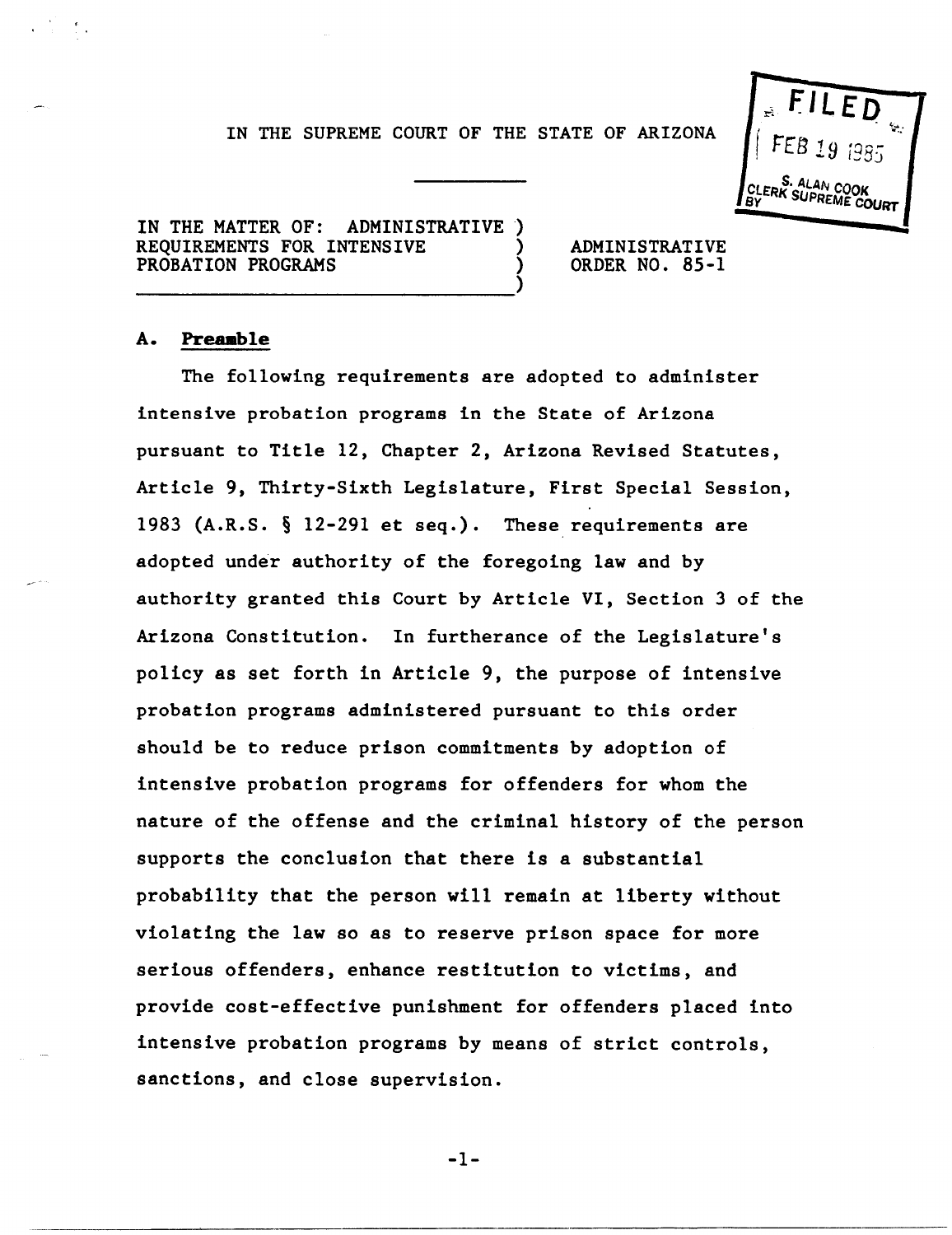### B. **General Administration**

 $\cdot$   $\cdot$ 

Administration of intensive probation programs on behalf of this Court shall be under the direction of the Supreme Court's Administrative Office of the Courts. The Administrative Director of the Courts is authorized to prescribe and adopt procedures, forms, and reports necessary for the financial and program administration and management of intensive probation, intensive probation appropriations, distribution of funds, and other requirements imposed by law or this order. The Administrative Office of the Courts is authorized and directed to monitor intensive probation programs including authority to inspect, audit, or have audited the records of any superior court operating an intensive probation program; to conduct seminars and educational sessions for judges and probation personnel regarding the purposes and operation of intensive probation; and, to annually prepare the Supreme Court's report stating the number of persons supervised on intensive probation during the prior year and the nature of the offense and the criminal history of each of these persons for submittal to the Governor, the Speaker of the House of Representatives, the President of the Senate, and the Arizona Criminal Justice Commission at the time the Supreme Court submits its annual budget request to the Legislature.

The Administrative Office of the Courts is also directed to prepare additional written materials consistent with the above-referenced act and this order setting forth various

-2-

.\_--------------- ------------\_ .... \_-----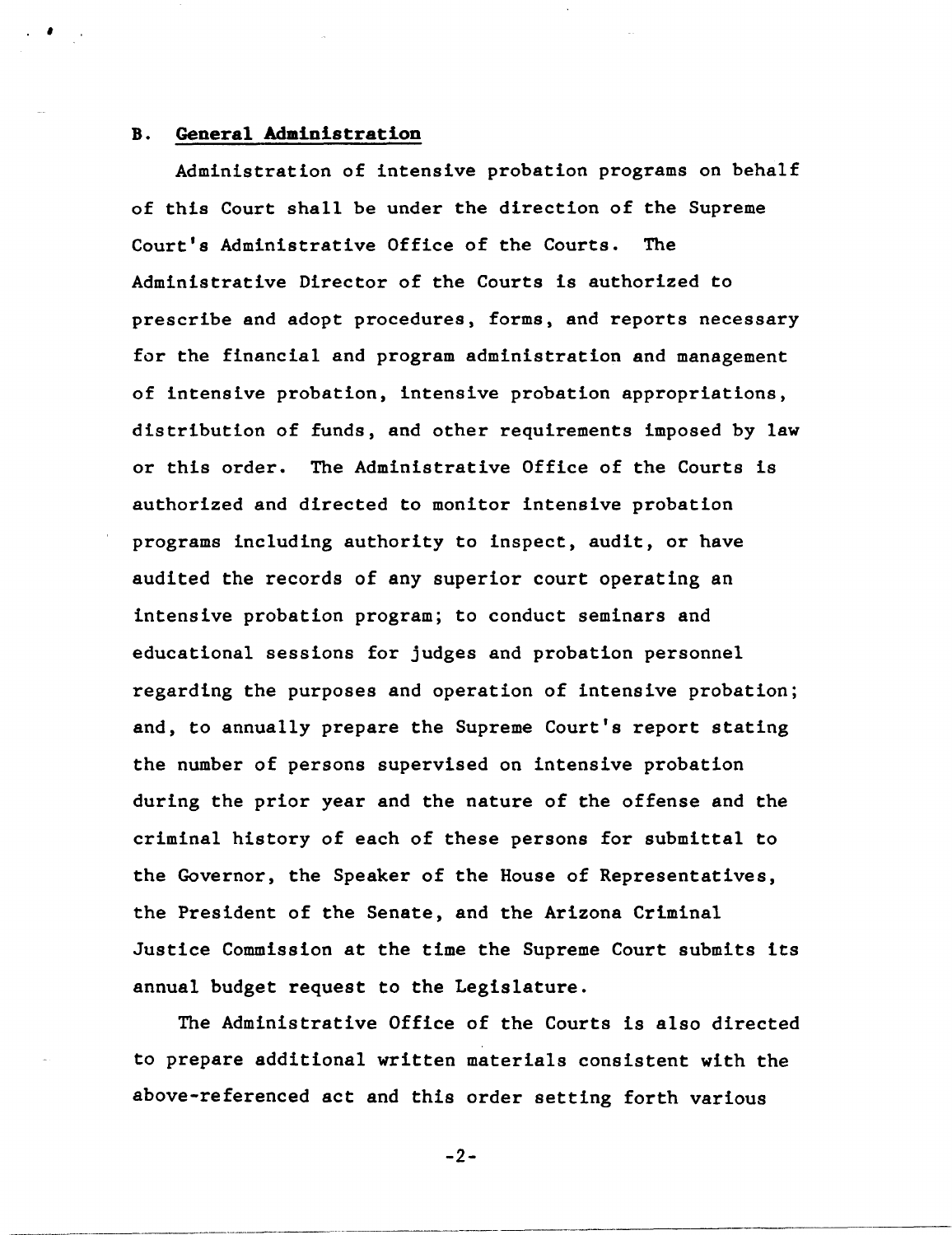techniques, practices, and other recommendations regarding the operation and management of intensive probation supervision programs, including criteria to be considered by probation officers in determining whether to recommend a person for intensive probation supervision. Such written material shall be distributed to appropriate superior court judges and adult probation officers.

The Administrative Director of the Courts may adopt other administrative practices and procedures, not inconsistent with this order as may be necessary and expedient for the Supreme Court's administration of the intensive probation supervision program.

#### c. Budget Request Preparation

- 1. The presiding judge of the superior court in any county wishing to implement and operate an intensive probation program shall submit each year a proposed plan and budget request for the following fiscal year to the Administrative Office of the Courts. The date for submittal shall be established by the Administrative Director and such budget requests shall be filed on forms and according to instructions prescribed by him.
- 2. Budget requests from a participating superior court may include normal and reasonable categories necessary to support and operate an intensive probation program, including funds for personal

-3-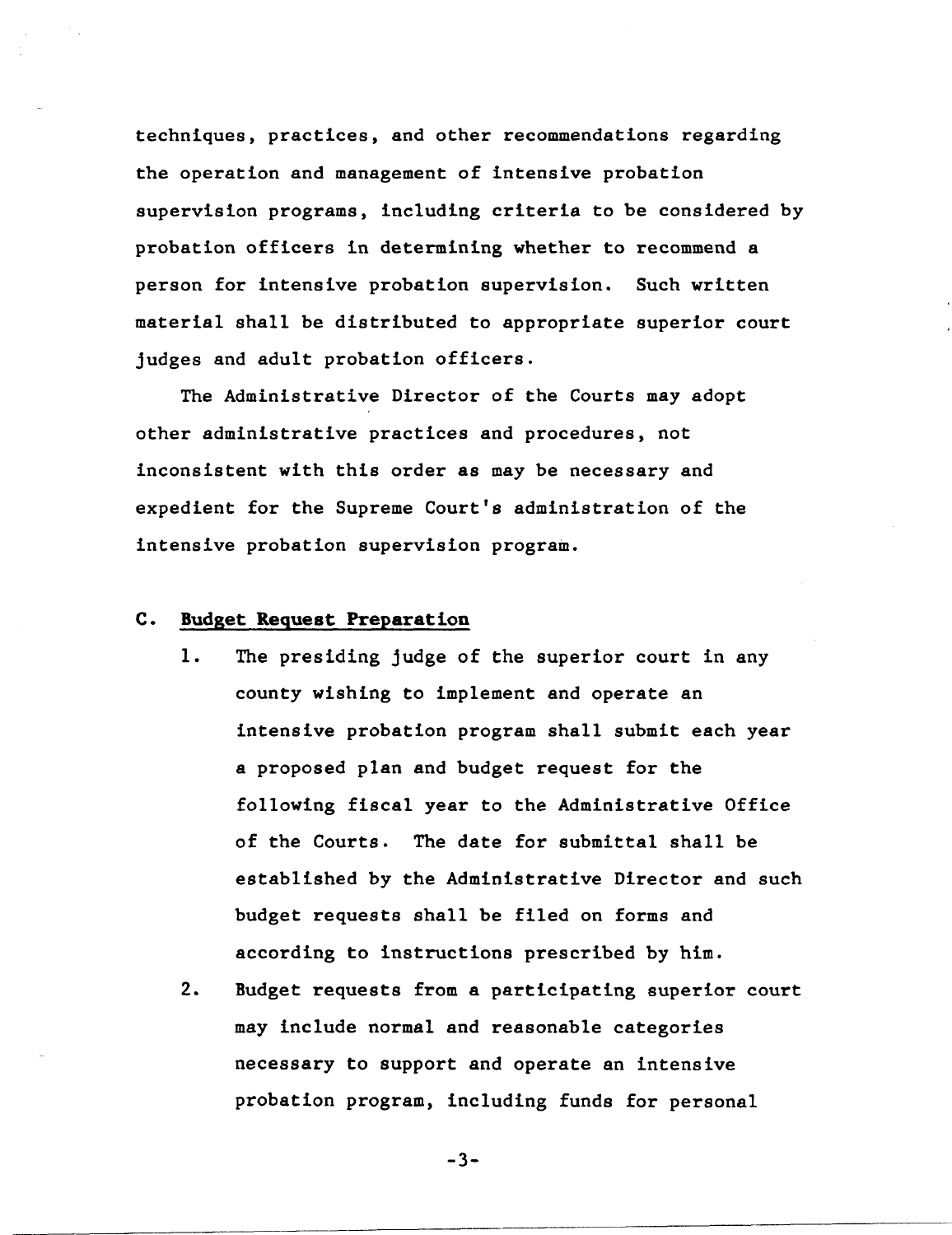services, employee-related benefits, professional and outside contractual services, operating expenses including travel expenses and equipment.

- 3. If, in any year, the total appropriation provided by the Legislature to the Supreme Court for intensive probation programs is less than the sum total of the requests of the participating superior courts, the Administrative Director of the Courts, with the approval of the Chief Justice, shall determine the portion to be allocated from available funds to each participating superior court.
- 4. All budget requests shall be supported by adequate justification and explanation as required by the Administrative Director.

### **D. Prograa Plan and Financial Manageaent**

1. Each participating superior court shall submit its plan in the format and on forms as required by the Administrative Office of the Courts. Such plans must be submitted and approved prior to distribution of funds. The plan and any plan modifications shall be consistent with A.R.S. § 12-292 et seq., this order and the court's budget request. The Administrative Director or his designee is authorized to approve those plans and modifications which he believes are in conformity

-4-

----------------- ---------------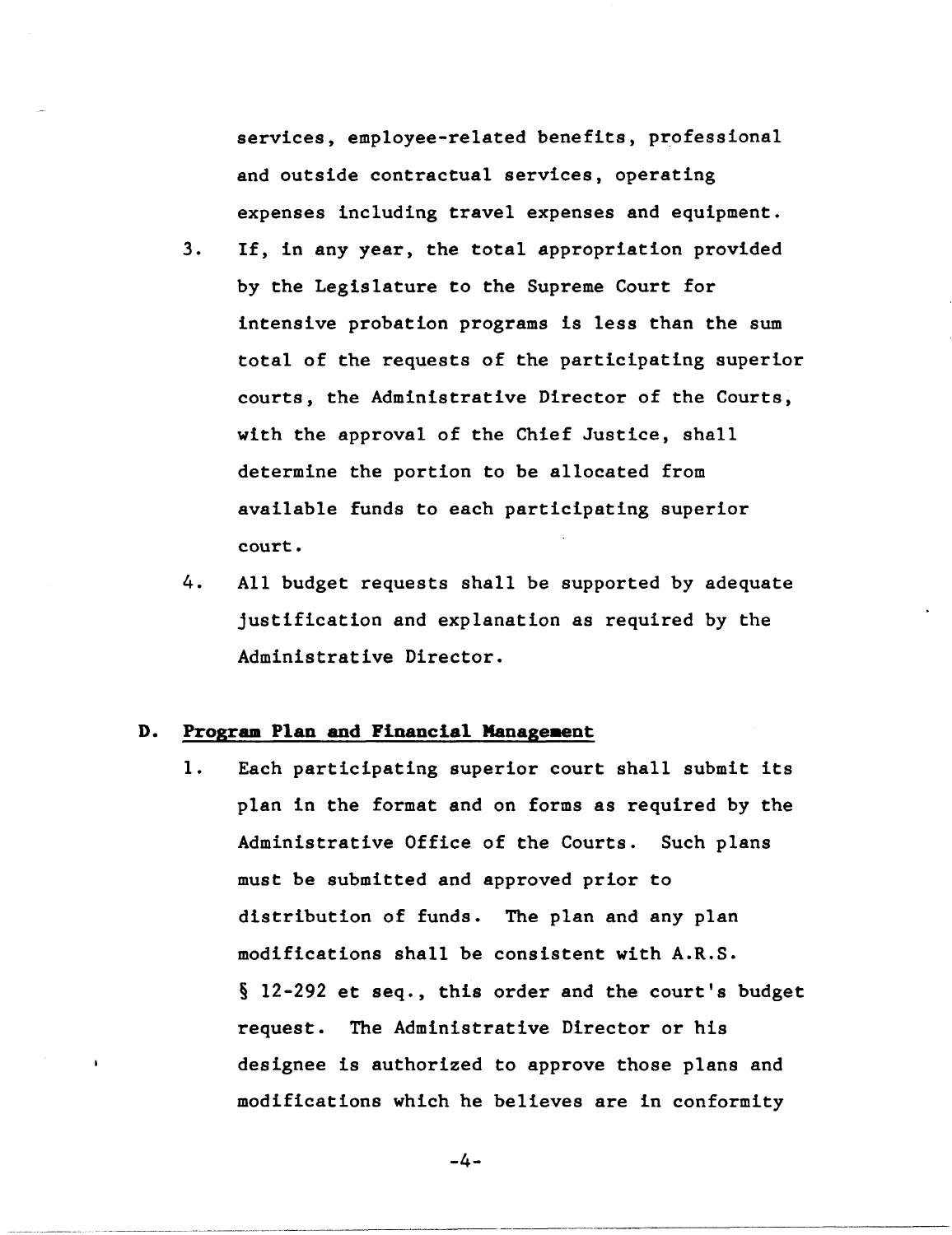with the applicable laws and this order. Modification of approved plans shall be submitted in writing by the presiding judge in a form approved by the Administrative Director. In the event that the Administrative Director determines not to approve a plan or plan modification submitted by a superior court, he shall submit the plan to the Chief Justice of the Supreme Court for consideration and final determination.

- 2. Upon approval of the plan and availability of funds, the Administrative Director shall enter into a written funding agreement with the submitting court for distribution of the allocated funds on a basis determined by the Administrative Director. The Administrative Director shall have authority to alter the funding arrangement if such action is necessary due to a lack of funds, a lack of financial need by the court, or due to failure to comply with the applicable statutes or these administrative requirements.
- 3. Funds received by the superior court pursuant to these administrative requirements shall be deposited into a special revenue fund with the county treasurer established pursuant to the procedures provided in Section III.B of the Auditor General's Uniform Accounting Manual for Arizona Counties.

-5-

---------------------------------------------------------------------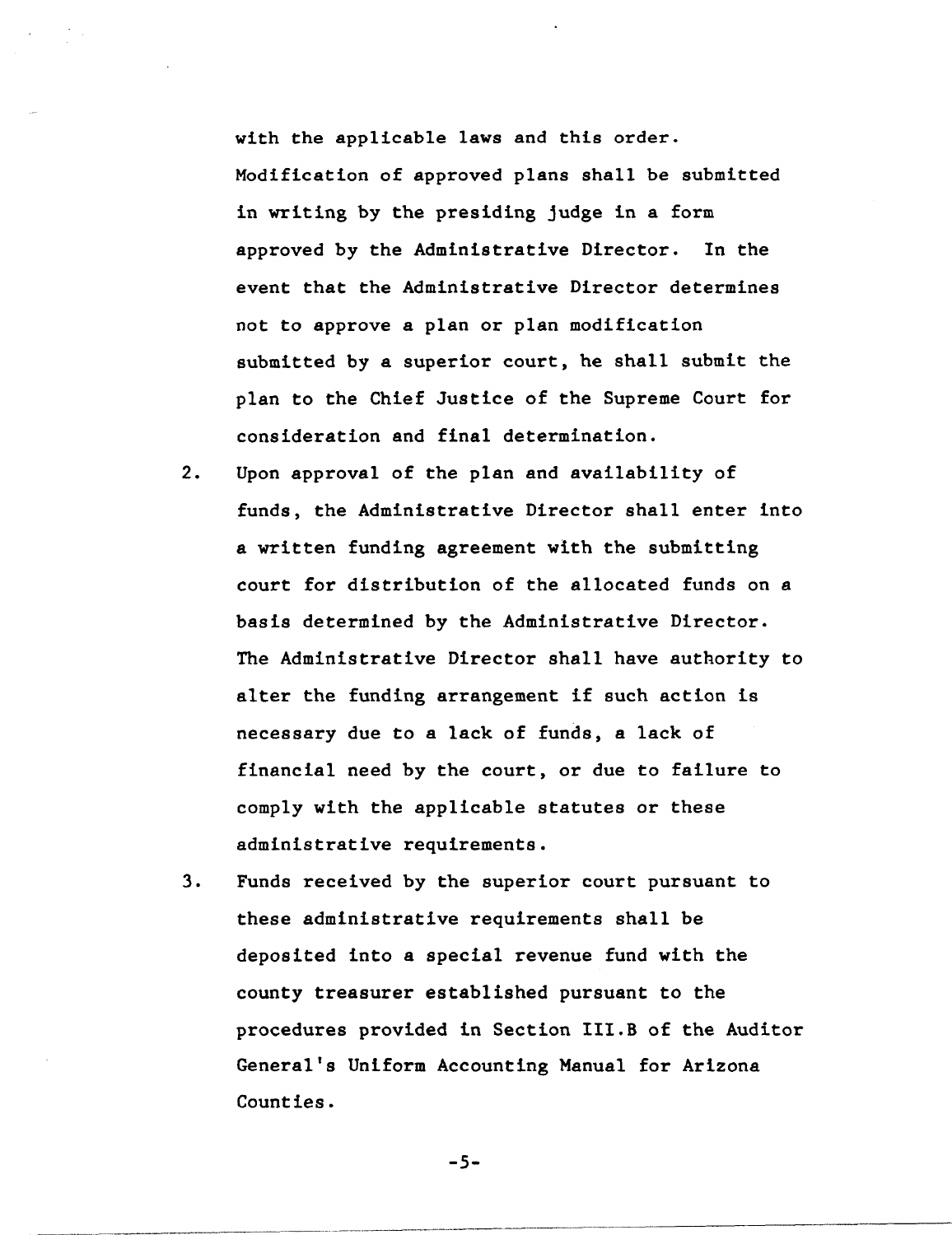- 4. State funds appropriated to the Supreme Court for distribution to superior courts shall be used only for the support and operation of approved intensive probation programs. Upon agreement with anyone or more participating courts, the Administrative Director may withhold funds allocated to such courts and may authorize direct expenditures for the benefit of such courts. The Administrative Director may also reallocate funds during a fiscal year, when circumstances justify such action.
- 5. The presiding judge of each participating superior court shall submit to the Administrative Office of the Courts, by January 31 of each year, a report as required by the Administrative Office of the Courts, setting forth actual financial and program activity related to each court's plan as of December 31.
- 6. The presiding judge of each participating superior court shall return to the Supreme Court on or before August 31, for reversion into the State general fund, all intensive probation funds distributed to that superior court which are unencumbered as of June 30 of each fiscal year and unexpended as of July 31. The reverted funds shall be accompanied by a closing financial statement and a program activity report related to each court's plan as of June 30, signed by the presiding judge.

-6-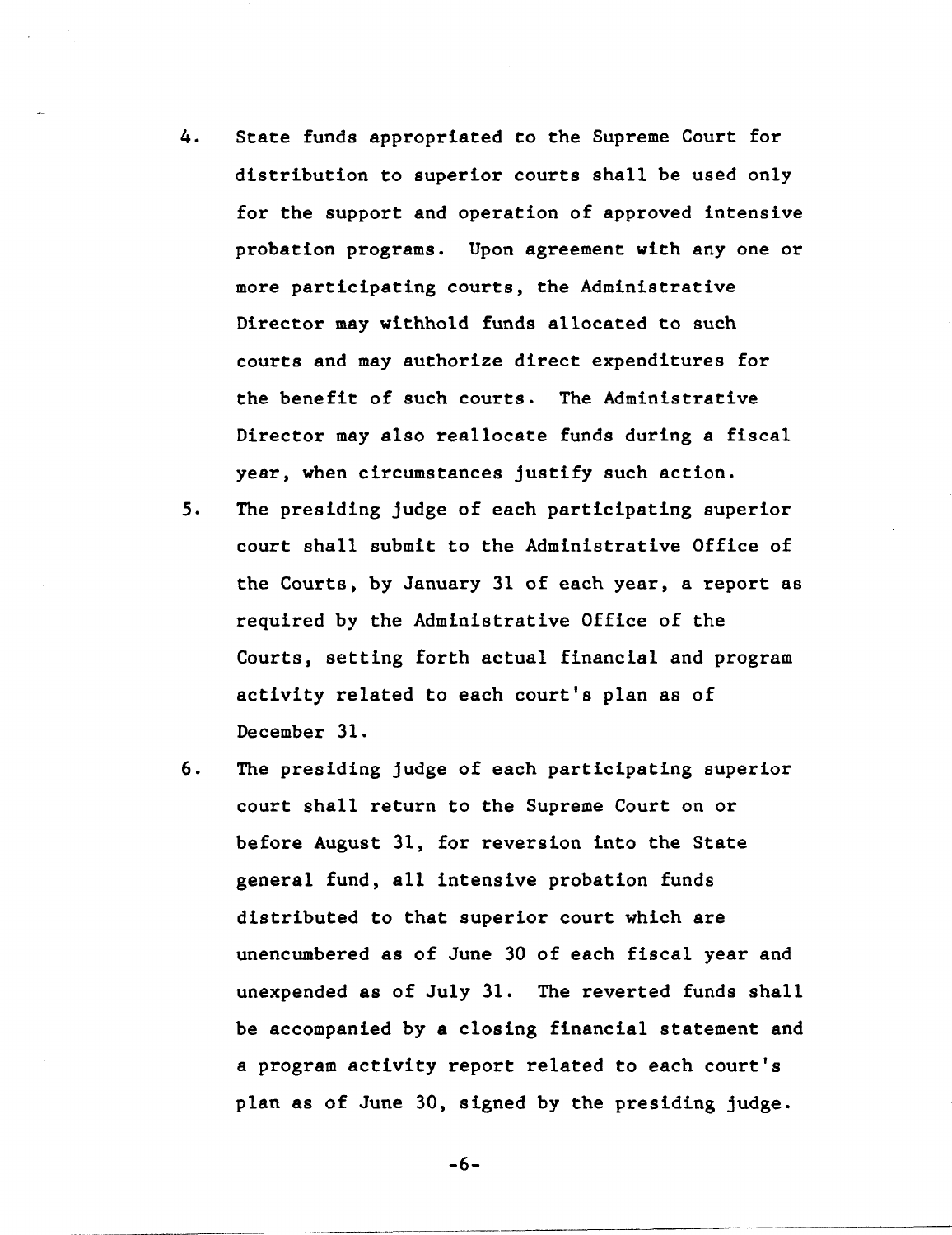- 7. In the event that a superior court experiences a decreased need for funds or declines to participate after the Legislature has appropriated funds for intensive probation programs, the Administrative Director of the Courts with the approval of the Chief Justice shall determine how such funds allocated to that court shall be used consistent with the provisions of the above-referenced act and this order.
- 8. Each participating superior court and its probation department shall maintain and provide to the Administrative Office of the Courts such data and statistics as may be required by the Administrative Director. Such data shall include, at a minimum, the information necessary for the Supreme Court's Intensive Probation Supervision report each year as required by law.
- 9. Each participating superior court and its probation department shall retain all financial records, applicable program records, and data related to each approved plan for a period of at least five years from the close of each fiscal year.
- 10. In the event that the Board of Pardons and Paroles elects to participate in this program, it shall first submit proposed procedures to the Administrative Director regarding the method to be used in placing and supervising a parolee in an

-7-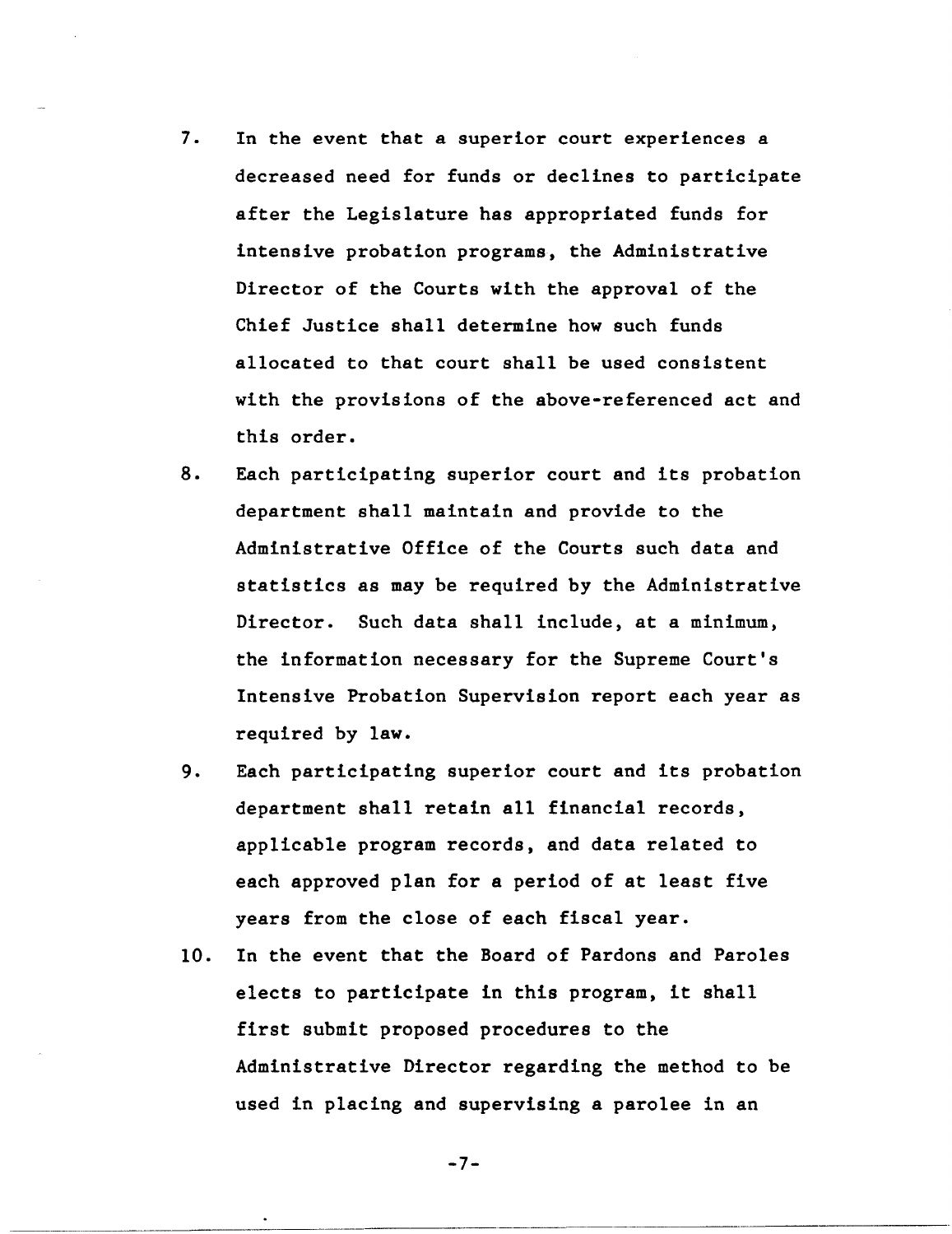intensive probation supervision program. Such procedures should also include the process to be used for administrative coordination. The Administrative Director is authorized to approve acceptable procedures which must be consistent with the law and this administrative order.

# E. Eligibility Requirements for Intensive Probation Recommendation

- 1. A person who was granted parole and is subject to A.R.S. § 31-415 may be placed on intensive probation supervision pursuant to A.R.S. § 31-417 in the county in which he resides if the parole board finds that he has committed a technical violation of parole that is not chargeable or indictable as a criminal offense and the court in that county operates an intensive probation supervision program with a placement available to accept the parolee. Such parolees must have been sentenced by the Superior Court of Arizona.
- 2. Only persons who commit criminal offenses or technical probation or parole violations after June 30, 1985 are eligible for intensive probation supervision. Only those probation eligible offenders convicted of a class 4, 5, or 6 felony may be placed in an intensive probation program.

-8-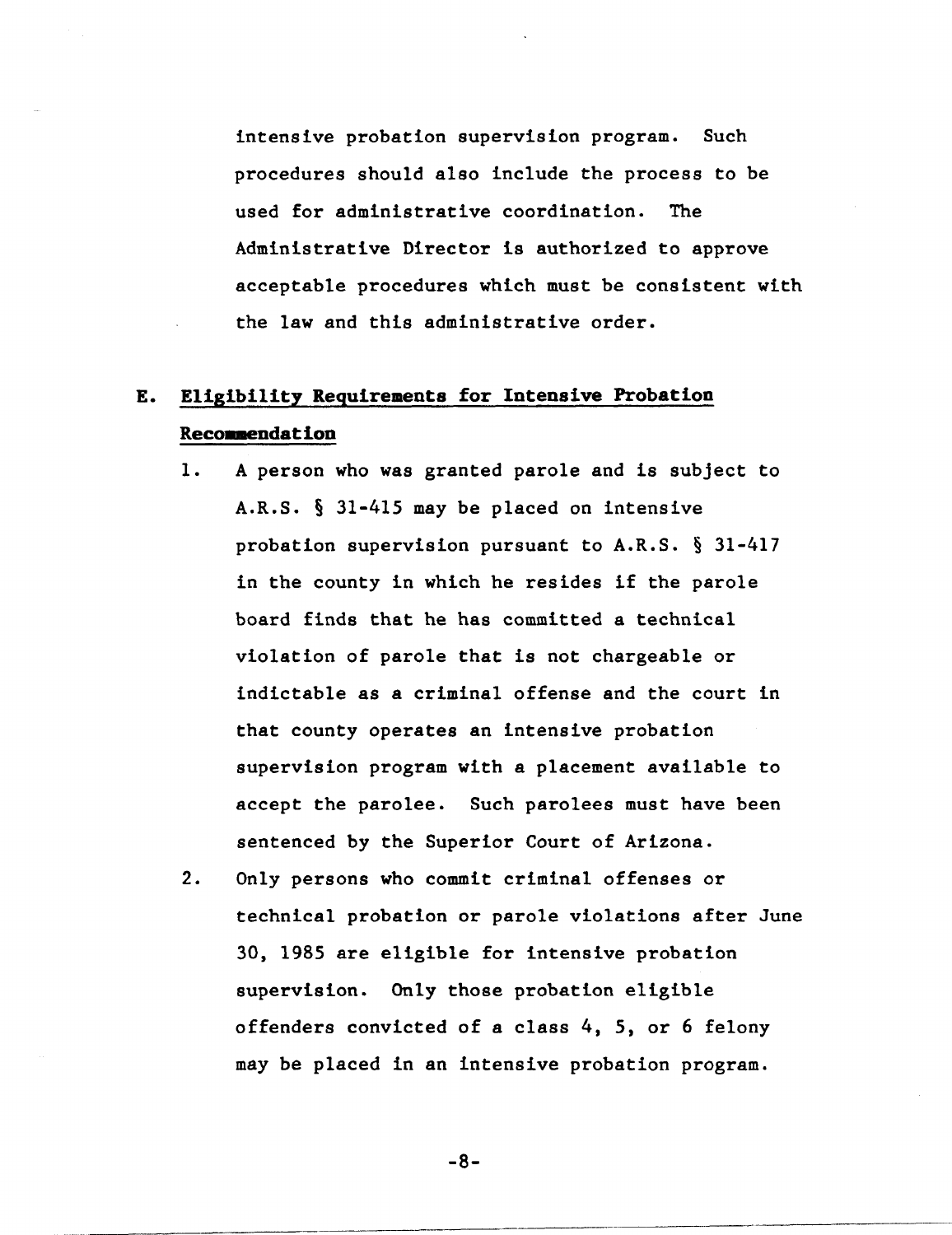Technical probation and parole violators may also be placed in an intensive probation program.

- 3. To be included in an intensive probation supervision program, the offender must be eligible for probation or be a technical violator. A probation officer may recommend an eligible offender to the court for intensive probation supervision only after having considered the risk assessment score pursuant to a uniform statewide risk assessment method adopted by the Administrative Office of the Courts for use in all intensive probation supervision programs. An offender who scores above the limits allowed for intensive probation supervision may not be recommended for intensive probation supervision unless approved in writing by the chief probation officer.
- 4. The probation officer in making the recommendation to include an offender in the intensive probation supervision program should consider the nature of the offense, the prior criminal history of the offender, the substantial probability that the person will remain at liberty without violating the law, the length of the potential prison sentence, the potential harm to the victim, the attitude of the victim toward placing the offender on intensive probation supervision, incarceration for purposes

-9-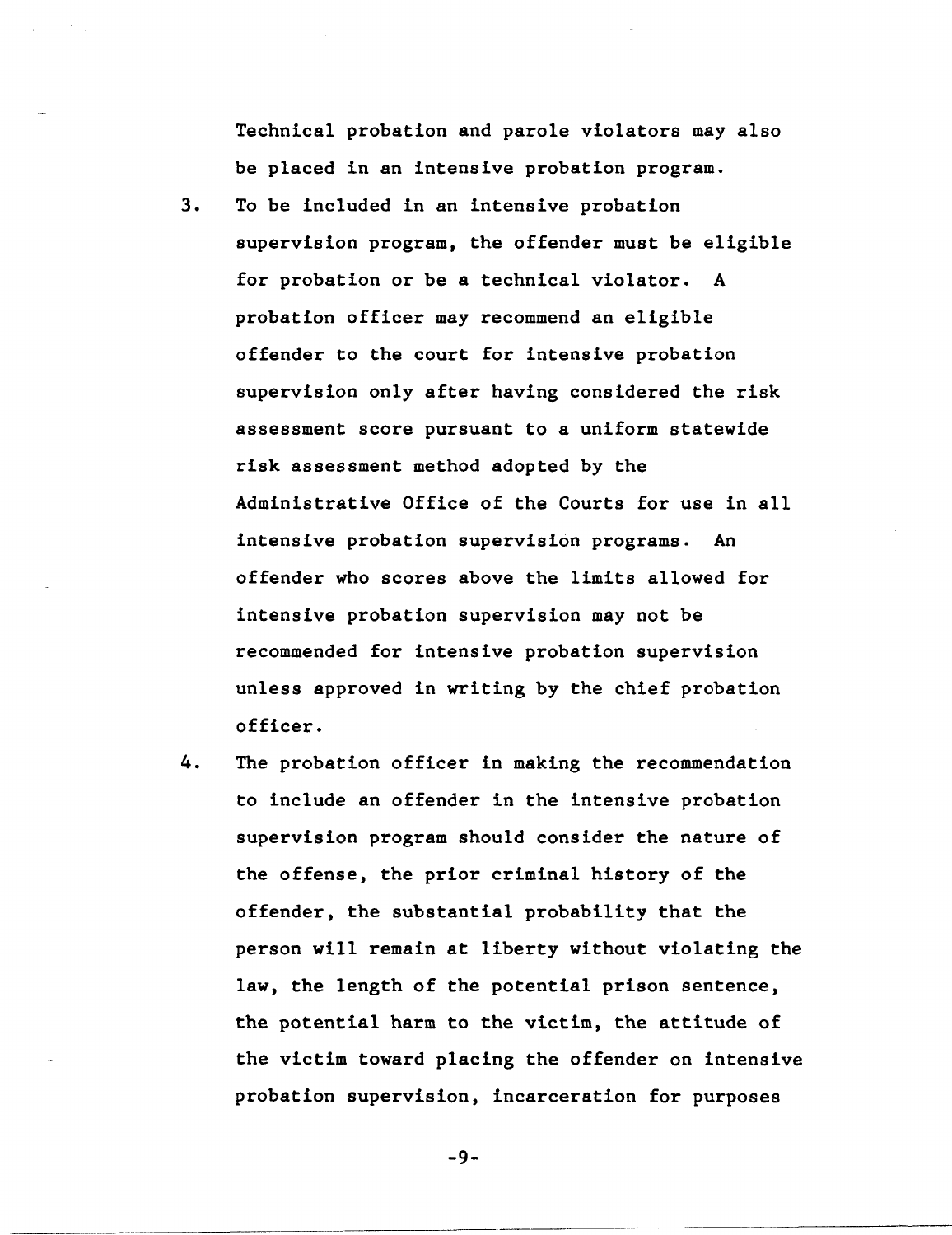of deterrence, patterns of prior behavior, the offender's potential for employability, payment of restitution, performance of community service, and any other factors deemed appropriate to the ends of justice.

- 5. If the probation officer recommends that the offender be placed in the intensive probation supervision program, the reasons supporting the recommendation shall be included in the pre-sentence report. The officer should only recommend intensive probation for offenders that would otherwise have been recommended for incarceration with the Department of Corrections.
- 6. In order to be included in the intensive probation supervision program the court shall determine that, based on the nature of the offense and the criminal history of the person, there is a substantial probability that the person will remain at liberty without violating the law.
- 7. Pursuant to these administrative requirements and A.R.S. § l2-292.A(2), the superior court may place an offender in the intensive probation supervision program who is already on probation but has violated that probation by commission of a technical violation that was not chargeable or indictable as a criminal offense.

-10-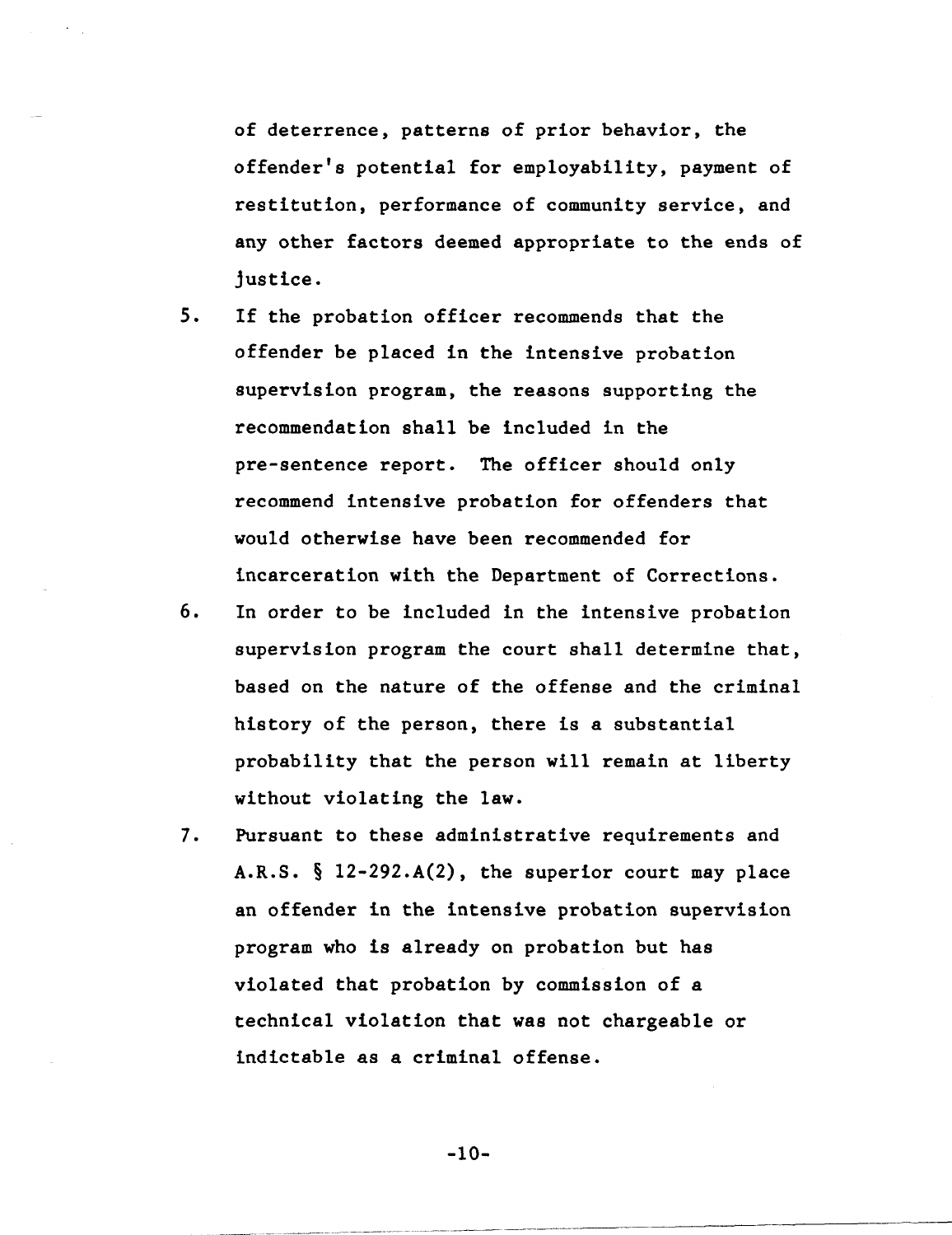- 8. Prior to placing an offender into an intensive probation supervision program, the court shall consider the probation officer's recommendations, the factual basis and circumstances leading to the offender's conviction and any other factors deemed appropriate to the ends of justice. When granting intensive probation supervision, the court pursuant to A.R.S. § 12-292.D shall set forth on the record the factual and legal reasons in support of the sentence.
- 9. Intensive probation shall be conditioned on the offender:
	- a) Maintaining employment or being involved in supervised job searches and community service at least six days a week throughout his term of intensive probation.
	- b) Paying restitution and paying a monthly probation fee of not less than \$30 unless, after determining the inability of the offender to pay the fee, the court assesses a lesser fee. Probation fees shall be deposited in the probation services fund.
	- c) Establishing a residence at a place approved by the intensive probation team and not changing his residence without the team's prior approval.

-11-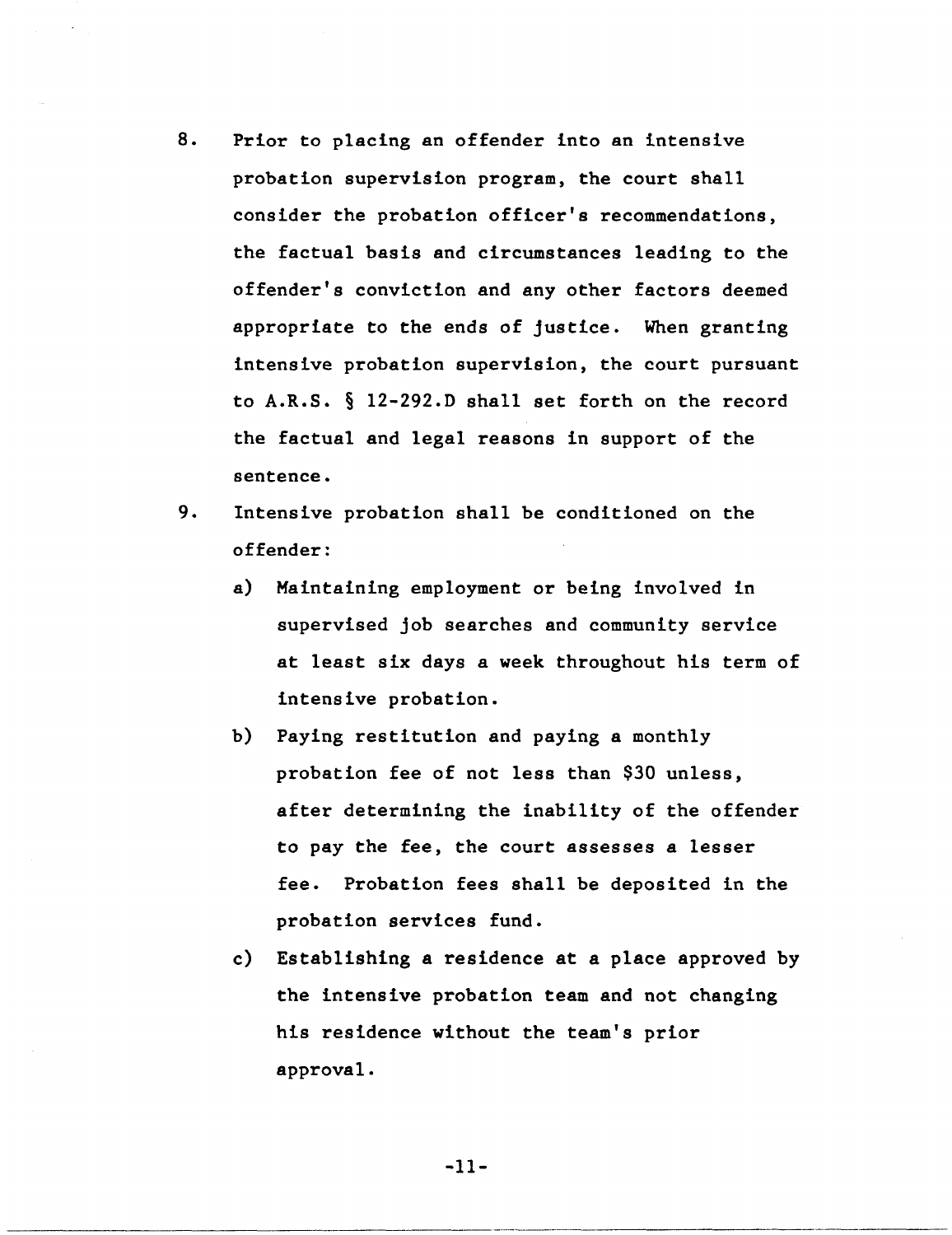- d) Remaining at his place of residence at all times except to go to work, to perform community service and as specifically allowed in each instance by the adult probation officer.
- e) Allowing administration of drug and alcohol tests if requested by a member of the intensive probation team.
- f) Performing not less than ten hours of community service each week.
- g) Meeting any other conditions imposed by the court.
- 10. The court shall also require as a condition of intensive probation that the offender be incarcerated for not less than 45 days but may give credit for time served prior to sentencing to satisfy this requirement. In addition, where otherwise appropriate and permissible, such offender is eligible for work furlough programs while incarcerated. A person is considered to be on intensive probation supervision when in a work furlough program or upon release from incarceration.

### **F. Waiver Procedure**

-----.. -.------.----.. ----..... ~-.--... - ----- ------------ ----- ---

1. A presiding judge of a superior court in a county with a population of fewer than 300,000 persons may

-12-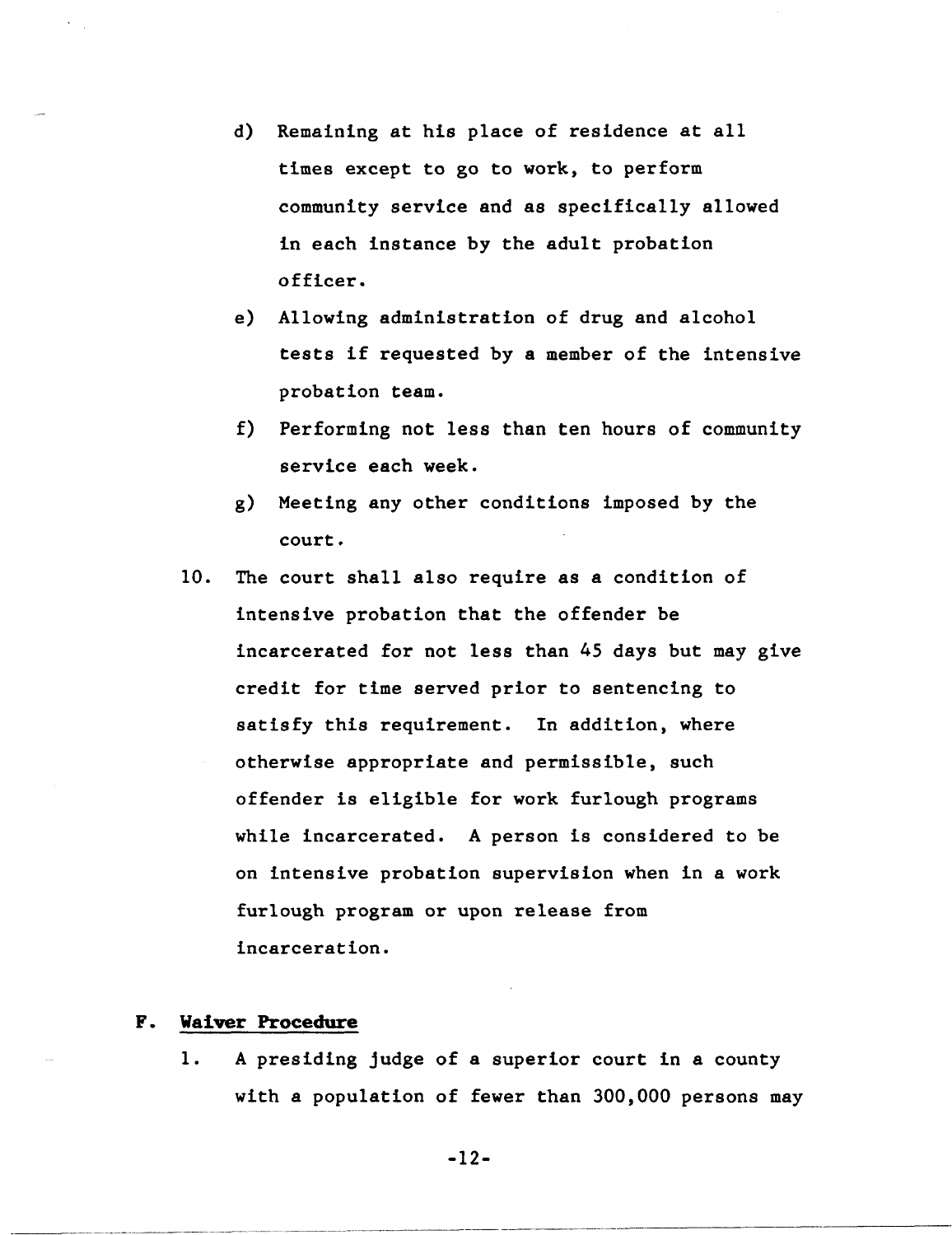request a waiver of any or all the requirements of A.R.S. § 12-293, subsection A, subsection B, and subsection F, paragraph 2, if the caseload of every adult probation officer supervising persons on intensive probation is not more than 15 persons and the program plan requires visual contact with each intensive supervision probationer at least one time a week. Such probation officers shall only supervise persons on intensive probation supervision.

2. Waiver requests shall be filed with the Administrative Office of the Courts in a format and on a form prescribed by the Administrative Director. The Administrative Director or his designee shall recommend to the Chief Justice approval or disapproval of the waiver request and the Chief Justice will determine whether to grant or deny the waiver. The decision of the Chief Justice shall be communicated to the presiding judge in writing.

## G. Prograa Operating Procedures

1. For purposes of uniform administration and coordination, documentation and recordkeeping, information retrieval and reporting, monitoring and evaluation, and training, the Administrative Director of the Courts is authorized, where

-13-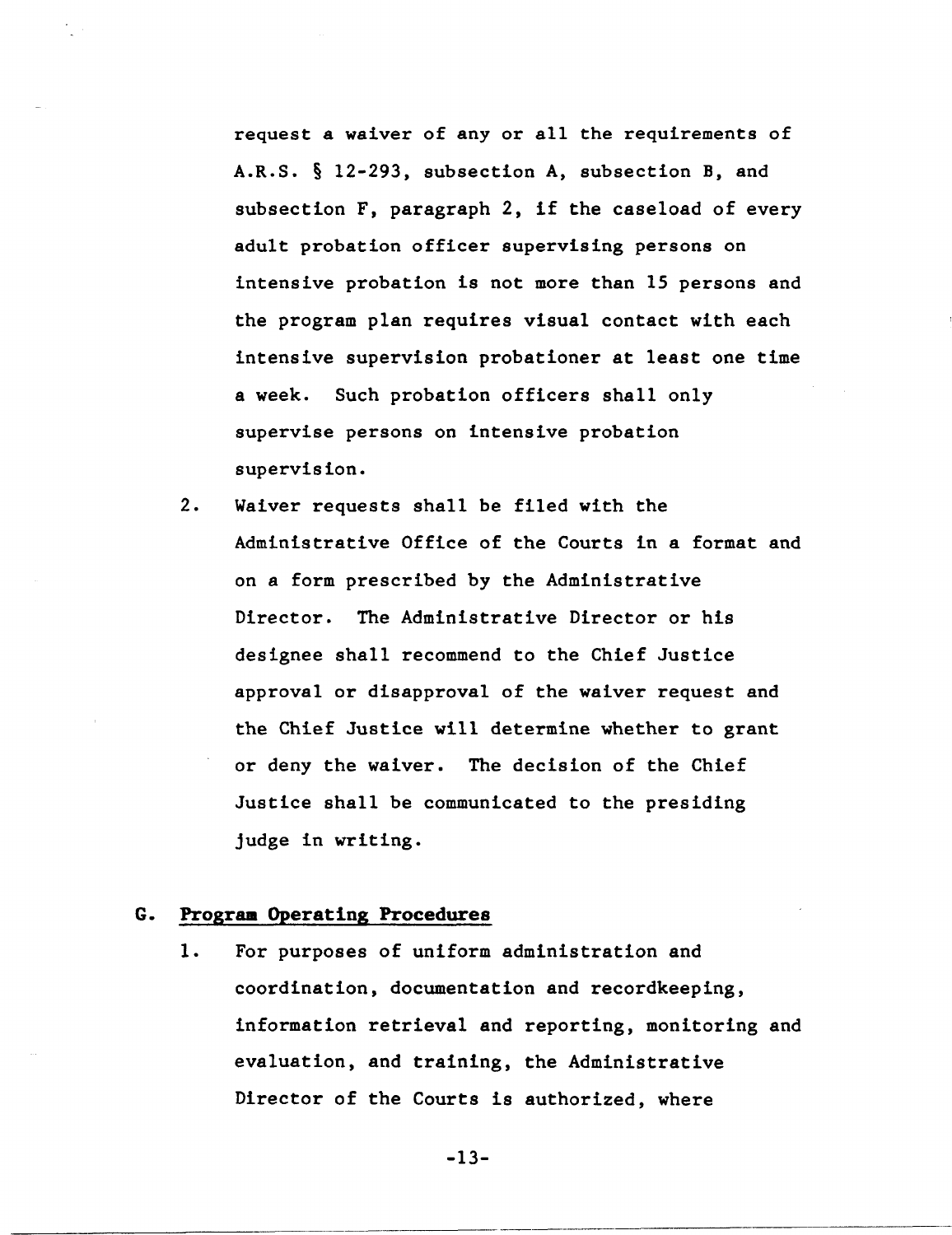desirable and feasible, to adopt additional uniform requirements regarding A.R.S. § 12-292.F, § 12-293, and § 12-295. Each superior court and probation department operating an intensive probation supervision program shall comply with any such requirements.

- 2. Each intensive probation supervision plan of a superior court must include, at a minimum, the requirements and responsibilities set forth in A.R.S. § 12-293.F.
- 3. In compliance with A.R.S. § 12-293.F(4), an intensive probation team or officer shall bring a defaulting probationer or parolee into court or before the Board of Pardons and Paroles if, in the judgment of the adult probation officer, the person's conduct justifies revocation.
- 4. Pursuant to A.R.S. § 12-295, the intensive probation team shall assist each person under its supervision in obtaining employment. The person's wage shall be paid directly to an account established by the chief adult probation officer from which the adult probation officer shall make payments for restitution, probation fees, fines, and other payments. The term "other payments" shall be restricted to court-ordered payments imposed as part of the sentence or as a condition of probation arising out of the proceeding by which

-14-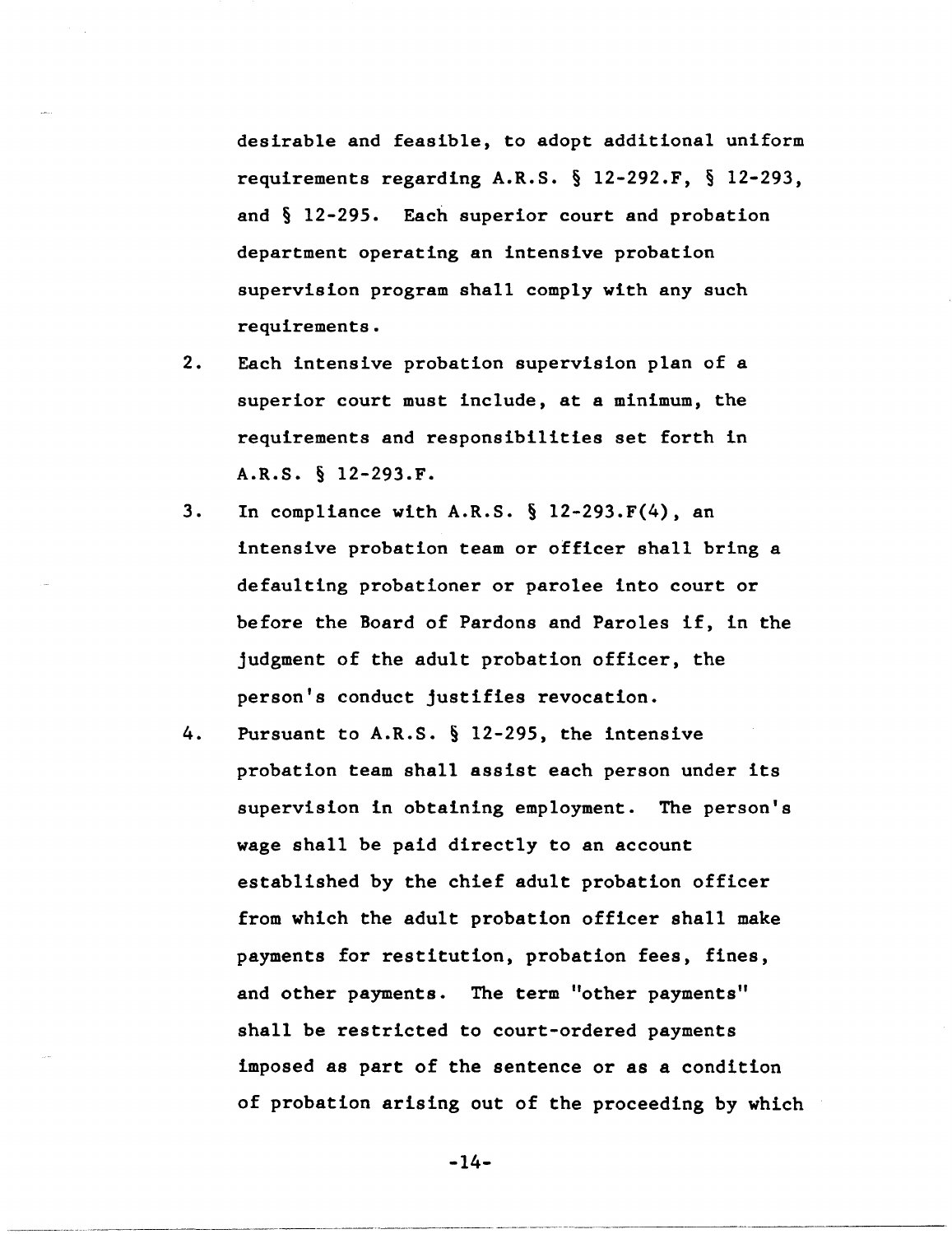the person was placed on intensive probation. In the absence of specific court-ordered monthly payment schedules, the chief adult probation officer shall establish such monthly, bi-monthly, or weekly payment schedules for each person in an intensive supervision program which emphasizes payment of restitution and probation fees.

The balance of any monies shall be placed in an account to be used for or paid to the person or his immediate family in a manner and in such amounts as determined by the chief adult probation officer, the court, or the Board of Pardons and Paroles. Any monies remaining in the account at the time the person successfully completes probation or parole shall be paid to the person. In establishing the payment schedule contemplated by this section, the chief adult probation-officer shall review the amount of living expenses and available income of the probationer and determine the amount of money to be paid for court-ordered payments each month. Payment schedules and amounts may be modified by order of the court or the Board of Pardons and Paroles.

5. Each adult probation officer providing intensive supervision shall, as set forth in the plan, periodically examine the needs of each person in an

-15-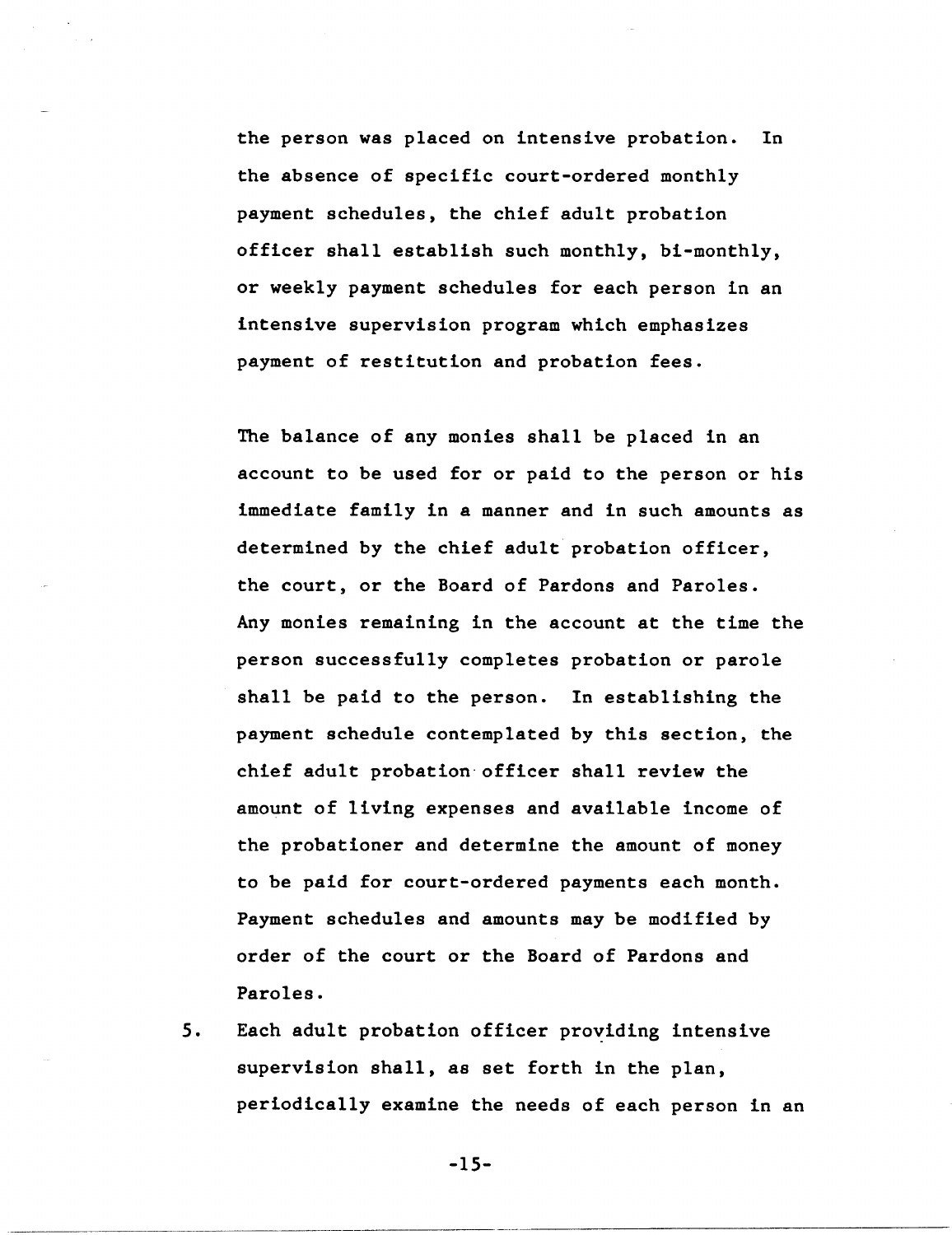intensive supervision program and the risks of modifying the level of supervision of the person. The court or the Board of Pardons and Paroles may at any time modify the placement or the level of supervision of a person granted intensive probation.

- 6. When, in the judgment of the intensive probation officer, the intensive probation supervision is no longer required, the officer may recommend to the court or parole board that the person be removed from the intensive probation supervision caseload. If the court or parole board transfers the person to regular probation or parole then the person will be assigned to some other probation officer. In the instance of a parolee, the parole board assumes supervision responsiblity.
- 7. Whenever the court or Board of Pardons and Paroles receives notification from an intensive probation officer proposing termination of the intensive probation placement or proposing modification of the level of supervision of a person granted intensive probation, the court or board shall notify the prosecuting attorney of any proposed modification.
- 8. Any recommendation by a probation officer to the court or the parole board to terminate an intensive probation placement or to modify the level of

-16-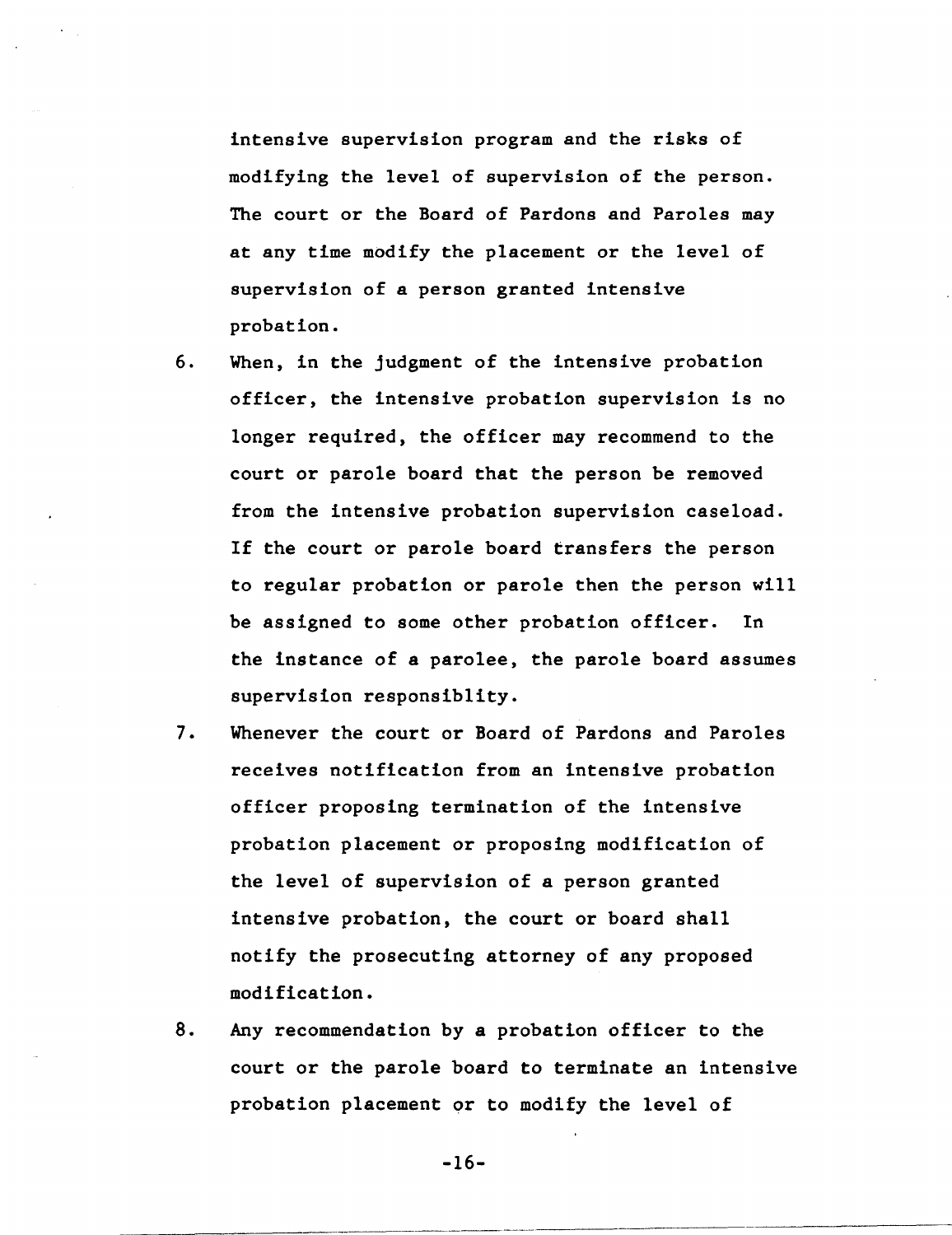supervision shall be supported by a new risk assessment analysis, satisfactory compliance and performance by the probationer or parolee with all conditions and terms of intensive probation.

9. Levels of supervision may be progressively decreased over the term of supervision dependent upon compliance by the person with all of the conditions of probation, including continued law-abiding behavior. Requests by the intensive probation officer for a change in the level of supervision of a probationer or parolee shall be in accordance with the following minimum requirements for such changes, but the level of supervision cannot be decreased beyond the minimum level described in the following requirements for intensive supervision.

## Minimum Requirements Levels of Supervision For Two-Person Intensive Probation Teams

#### Supervision Level 1

#### 1) Visual Contacts

The team is to have a minimum of four visual contacts with each probationer per week.

a. Each participating probation department is to include in their I.P.S. operations varied visual contacts to include evenings and weekends. (See requirement #5.)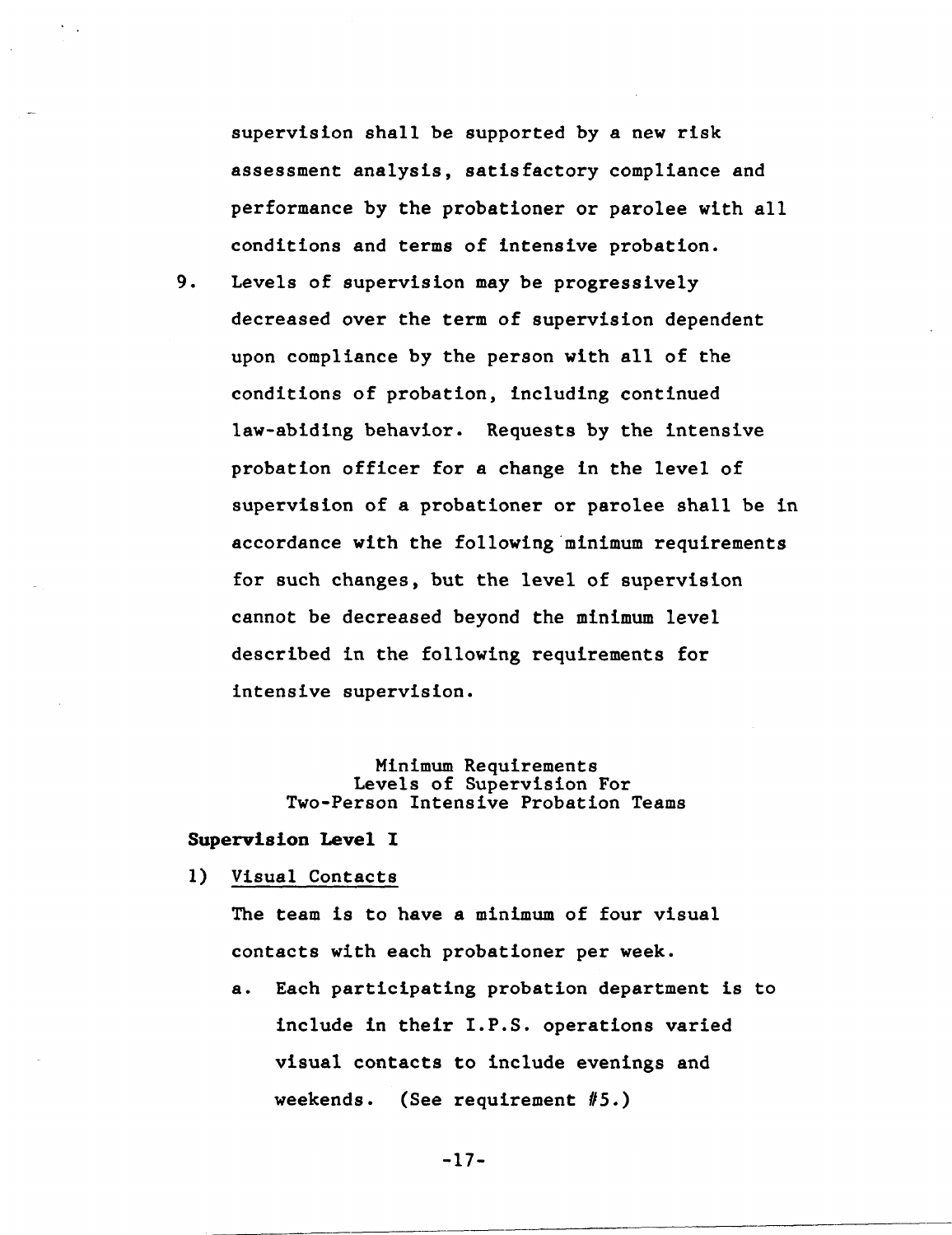- b. Additional contacts of varied nature are also to be included as part of each plan to ensure the close supervision and monitoring of each probationer. (See requirement #5.)
- 2) Employment Verification

The team shall make weekly contact with the employer of the probationer.

3) Employment-Seeking Verification

The unemployed probationer is required to present verification of job search activities each weekday unless otherwise instructed by the intensive team or officer.

4) Arrest Records

The intensive teams, during Supervision Level I, shall make a weekly arrest record check as part of the information collected on the conduct of the persons sentenced to intensive probation.

S) Curfew

The team or officer shall monitor and enforce curfews established pursuant to A.R.S. § 12-292, Subsection F. 4.

6) Community Service

The team or officer shall monitor and enforce the minimum requirements for community service as per A.R.S. § 12-292, Subsection F. 6.

7) Alcohol/Drug Tests

The team or officer will administer alcohol and

-18-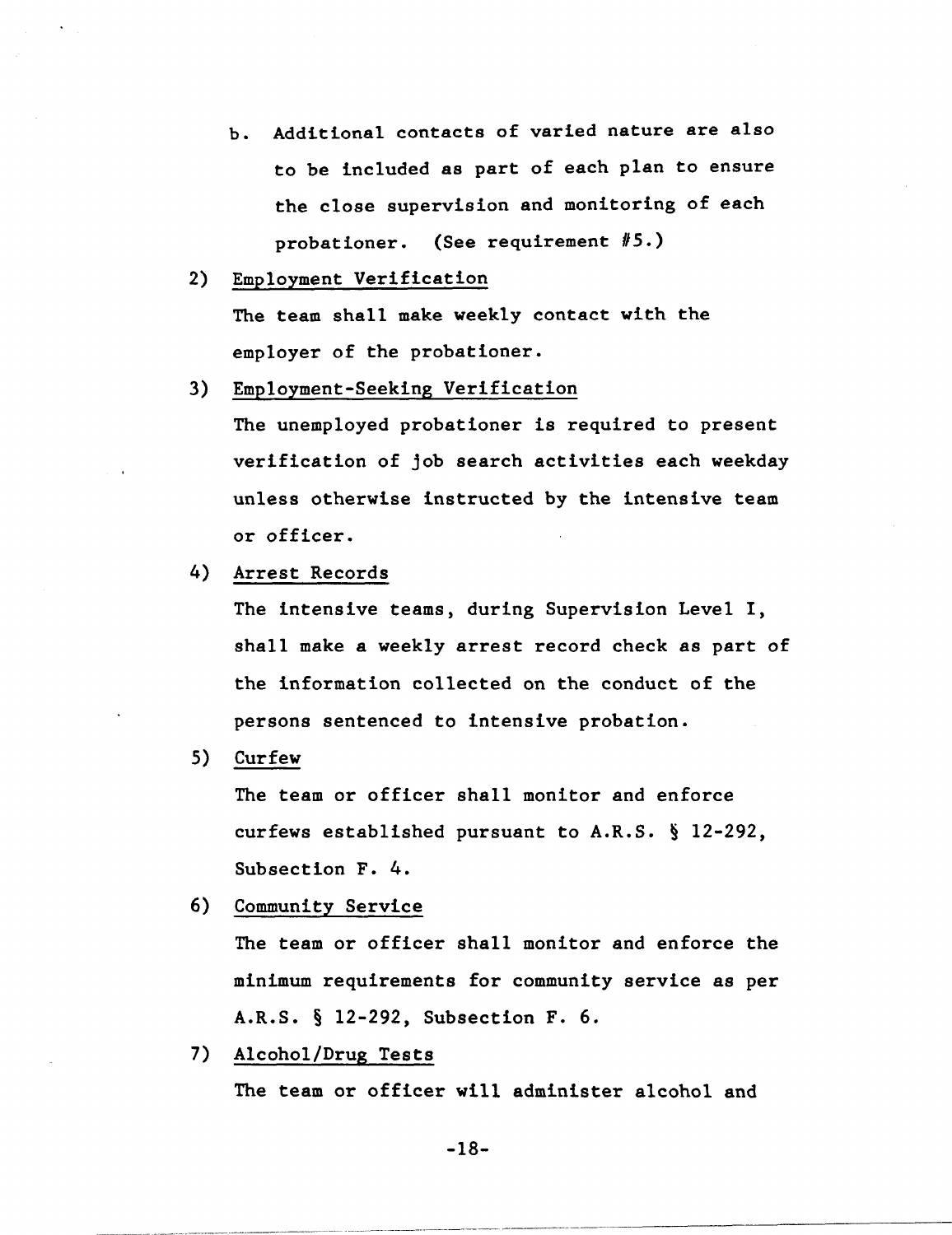drug tests as required in the judgment of the officer or according to the policy and procedures of the participating superior court.

## **Supervision Level II**

The recommendation must be supported by a new risk assessment analysis, stable employment, compliance with community service requirement and other conditions, positive adjustment, including remaining arrest free and free of drug and alcohol abuse.

- 1) Visual Contacts
	- a. The team is to make a minimum of two visual contacts per week. Contacts each month should include evenings and weekends.
	- b. Additional contacts of varied nature are to be included as part of the plan by each department to provide for close supervision and monitoring of the probationer.
- 2) Employment Verification

The team shall contact the employer at least once every two weeks.

- 3) Employment-Seeking Verification Same as Supervision Level I.
- 4) Arrest Records

Same as Supervision Level I.

5) Curfew

Same as Supervision Level I.

-19-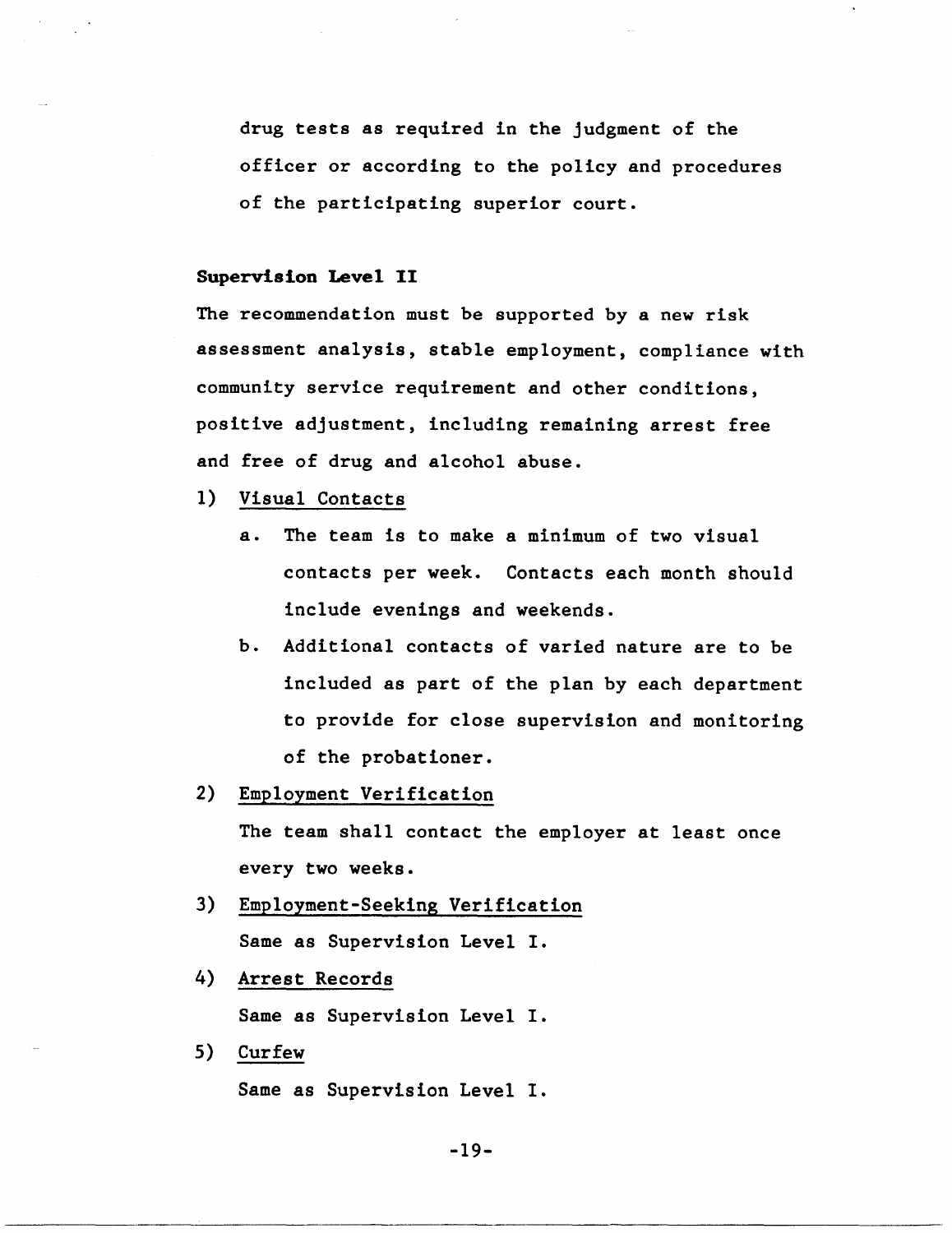- 6) Community Service Same as Supervision Level I.
- 7) Alcohol/Drug Tests Same as Supervision Level I.

## Supervision Level III

After completion of supervisions levels I and II, the officer shall again assess the risks and needs of the probationer, and the adjustment of the probationer. The officer may recommend that the probationer be placed in Supervision Level III or may make other appropriate recommendations.

- 1) Visual Contacts
	- a. The team is to have at least one visual contact per week with the probationer.
	- b. Some additional contacts of a varied nature are to be made to provide for the close supervision and monitoring of the probationer pursuant to the approved plan of each department.
- 2) Employment Verification Same as Supervision Level II.
- 3) Employment-Beeking Verification Same as Supervision Level I.
- 4) Arrest Records Same as Supervision Level I.
- 5) Curfew

Same as Supervision Level I.

-20-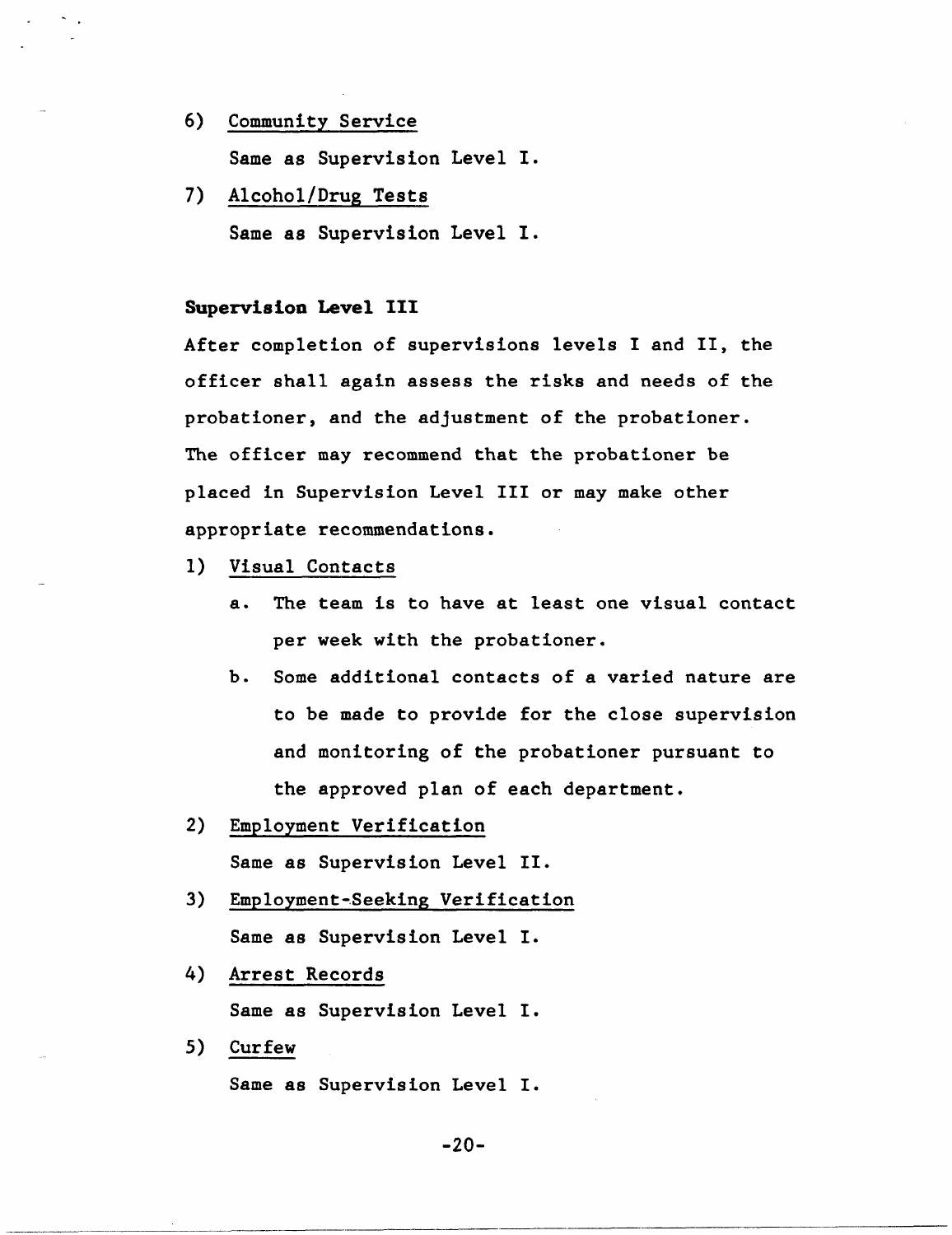- 6) Community Service Same as Supervision Level I.
- 7) Alcohol/Drug Tests Same as Supervision Level I.

## H. Allocation and Management of the Number of Intensive Probation Supervision Placeaents

- 1. Pursuant to section 7 of Chapter 11, Senate Bill 1020, Title 12, Arizona Revised Statutes, Article 9, Thirty-Sixth Legislature, First Special Session, 1983, no more than 600 persons may be in intensive supervision programs at anyone time during 1985-86, nor more than 700 persons at anyone time during fiscal year 1986-87, and no more than 800 persons at anyone time during fiscal year 1987-88.
- 2. The intensive probation placements for 1985-86 will be apportioned amongst the participating superior courts based on each court's need and percentage of the total number of persons committed to the Department of Corrections in 1984. In subsequent years the Administrative Director of the Courts is authorized to determine the method for allocating placements subject to the approval of the Chief Justice. The Board of Pardons and Paroles shall be allocated not more than 25 placements at anyone time during the 1985-86 fiscal year.

-21-